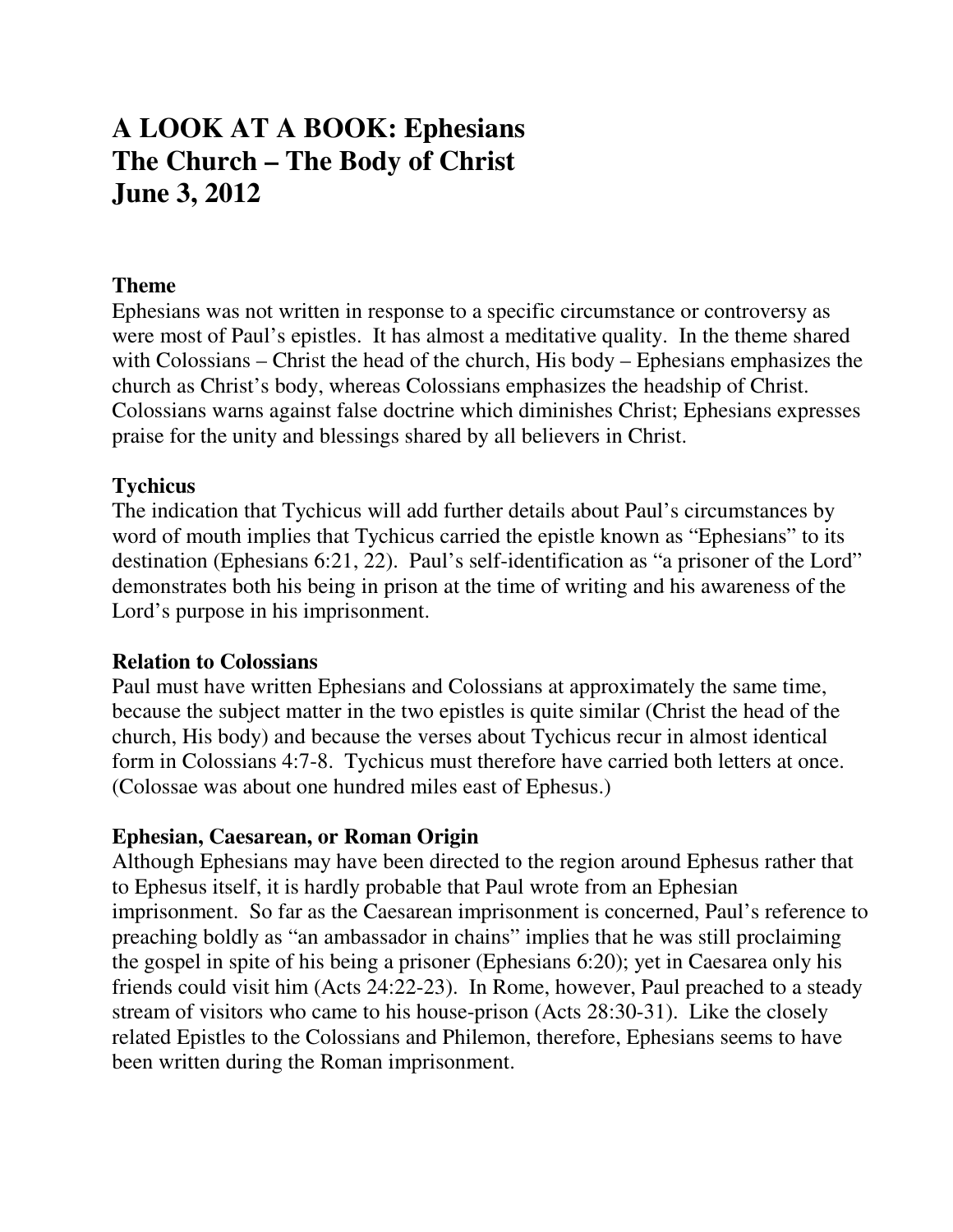#### **Destination not Ephesus**

The praise "in Ephesus," which refers to the locale of the readers (1:1), is missing in the most ancient manuscripts. Thus Paul omits the geographical location of the addresses altogether. Furthermore, the distant way in which he speaks of his having "heard" about the readers' faith (1:15) and their having "heard" of his ministry (3:2) and the lack of his usual terms of endearment rule out Ephesus as the destination; for Paul had labored there for over two years and knew the Ephesian Christians intimately, as they also knew him.

## **Laodiceans?**

Some early tradition identifies the church in Laodicea as the recipient of the epistle. The German scholar Harnack suggested that early copyists suppressed the name Laodicea because of the condemnation of the Laodicean church in Revelation 3:14-22 and that later copyists substituted the name Ephesus because of Paul's close association with the church in that city. Paul does mention a letter to Laodicea in Colossians 4:16. But no manuscript mentions Laodicea in Ephesians 1:1.

# **A Circular Epistle**

More likely, "Ephesians" was a circular epistle addressed to various churches in Asia Minor in the general vicinity of Ephesus. Under this view, Paul's mention of the epistle to Laodicea in Colossians 4:16 possibly refers to our "Ephesians," but would not imply that the epistle was addressed only to the Laodicea. Rather, in its circulation to the churches throughout the region the epistle had reached Laodicea and was about to go to Colossae. The circular address of the epistle, then, explains the omission of a city name in the address (1:1). If a single copy of the letter circulated from Ephesus and came back to Ephesus, the name of that city could have easily become linked to the epistle.

### **Structure**

Like Colossians, Ephesians falls into two parts. Ephesians 1-3 is doctrinal and discusses the spiritual privileges of the church. Ephesians 4-6 is ethical and discusses the spiritual responsibilities of Christians.

### **Heavenly Blessings**

After the greeting (1:1-2), Paul launches into a doxology of praise to God for spiritual blessings in Christ "in the heavenly places" (1:3-14). In other words, the believer's union with Christ entails a share in His heavenly exaltation as well as in His earthly death, burial, and resurrection. The doxology delineates the parts played in salvation by all three members of the Trinity: the Father chose believers (the doctrine of election, v. 4); the Son redeemed them (v. 7); the Holy spirit "sealed" them, i.e., the gift of the Spirit is God's down payment, or guarantee, that He will complete their